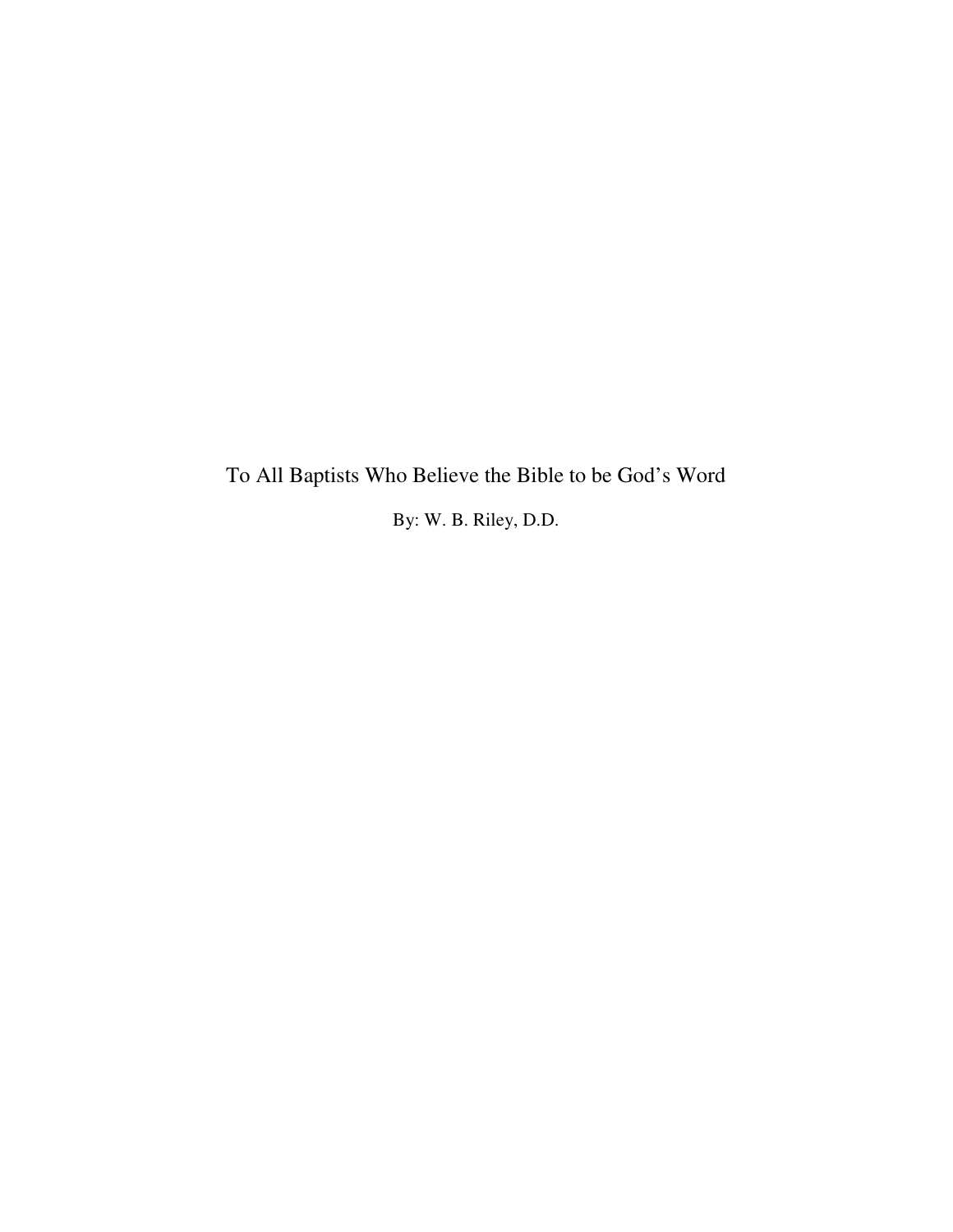## **To All Baptists Who Believe the Bible to be God's Word**

## **By: W. B. Riley, D.D.**

At a great missionary conference of the Baptist Bible Union of North America, held in Chicago, November 1-4, 1925, it was decided to form a new missions department and to adopt as its initial enterprise the Russian Missionary Society, of which Pastor Fetler is the general director.

The executive committee was also authorized to investigate other fields—in China, India, Africa, and elsewhere, with a view to the prosecution of foreign mission work in these and other countries.

This action of the Baptist Bible Union grows out of the action of the Northern Baptist Convention in Seattle, in rejecting a resolution intended to recall modernist missionaries from the foreign field; and in the reaction of orthodox Baptists against the Rockefeller-Fosdick effort to dominate the denomination, and to shape its missionary policy.

The Convention was largely attended by representatives from many States, covering the territory from the Atlantic to the Pacific, and from Canada. The special subject considered in all addresses was the administration of the Holy Spirit in the activities of the church. Much time was given to prayer; and the presence and power of the Holy Spirit were most manifest.

Since the publication of the Bible Union's intention to form a foreign mission society, there has been a great response from all parts of the continent and from the foreign field, indicating that the action of the Bible Union, in this case, will create an entirely new situation in the Baptist denomination in America.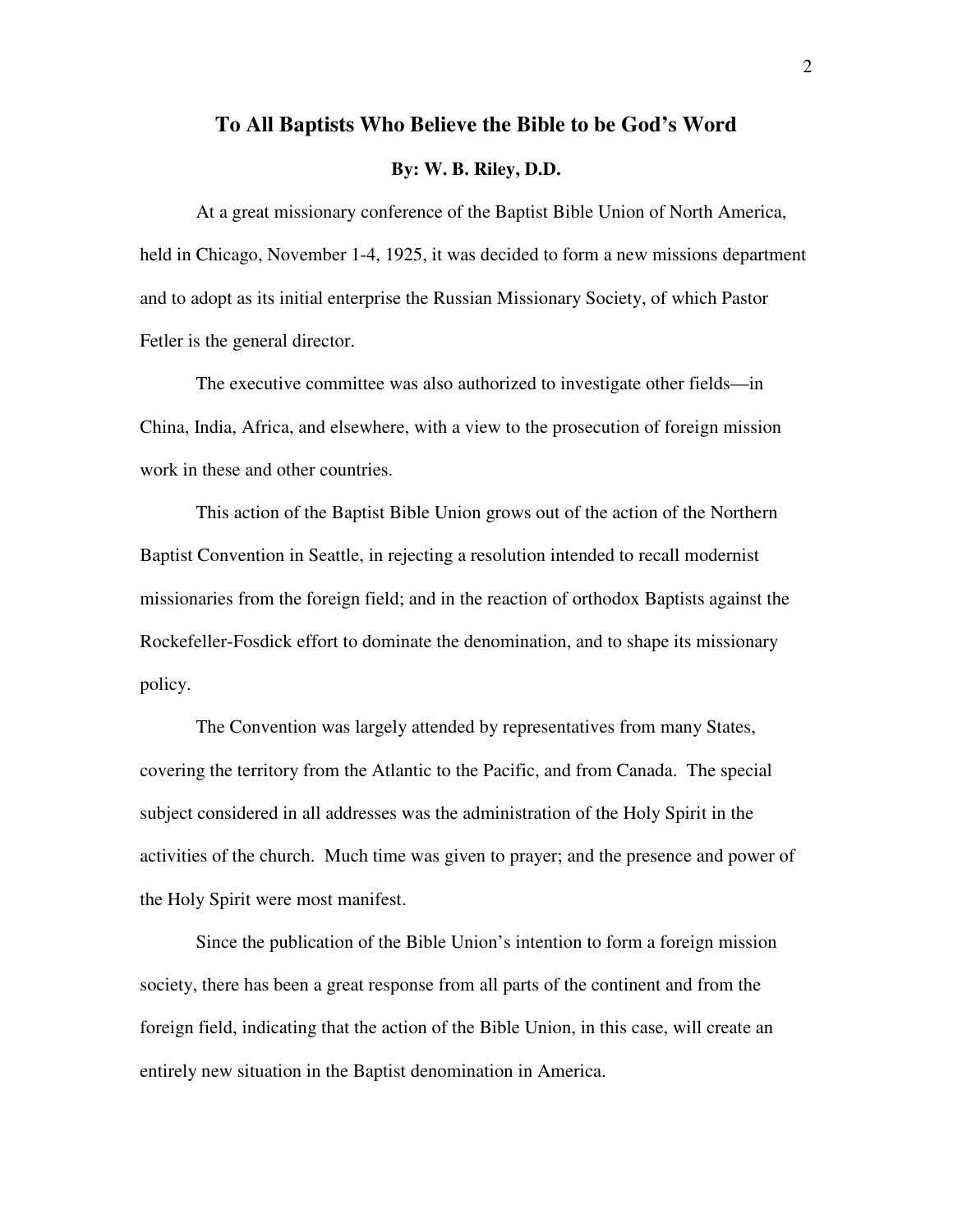The following statement embodying the recommendations of the council of the

Union to the Convention, was adopted with unanimity ad great enthusiasm. We

commend it to the careful and prayerful consideration of all true Baptists in America:

"At the meeting of Northern Baptist Convention held in Seattle, Washington, June 24-29,

a commission, which had been appointed the year before, to investigate the affairs of the

American Baptist Foreign Mission Society, presented its report in a lengthy document

which referred, among other things, to the announcement of the 'inclusive policy' of the

board; and declared that while the majority of the missionaries were true to the faith,

others were not so."

Examples of departure from the faith were described in the following statement:

That, however, certain missionaries have laid themselves liable to just criticism and necessary investigation by the board seems to us to be clear from quotations which we now make. These are extracts from statements of certain of the missionaries about whose beliefs formal complaint has been made:

Dealing with the subject of the person of Christ one writes:

But the unique element of Jesus' nature does not lie in his being the "only begotten" Son of God. He is not that by his own teaching. Rather, he is the only perfect one among the countless millions of sons of God who have been born into our heavenly Father's earthly home.

Jesus owes many a debt to men who had not obtained the perfection that he had in his relation to God.

In dealing with the person of Christ as related to his death he writes: "In setting an unbridgeable gulf between the glory of Jesus and our own Possibilities, it seems to me that men are opposing themselves diametrically to his teaching and desires, and are to a large degree rendering his sacrificial life and death vain."

On the inspiration of the Scriptures and in arguing to show that they are not infallible he writes:

"Surely it is clear that the Bible, part for part, is not an infallible book. . . .There is many a book, many a sermon, many a poem of our day as God-inspired and as God-filled and helpful as many of the Books of the Bible and more so than some. God is still speaking to his children through the voice of the prophets."

Of sin he writes:

"To-day we have come to look upon wrongdoers not so much as sinners as unfortunates."

Of atonement he writes: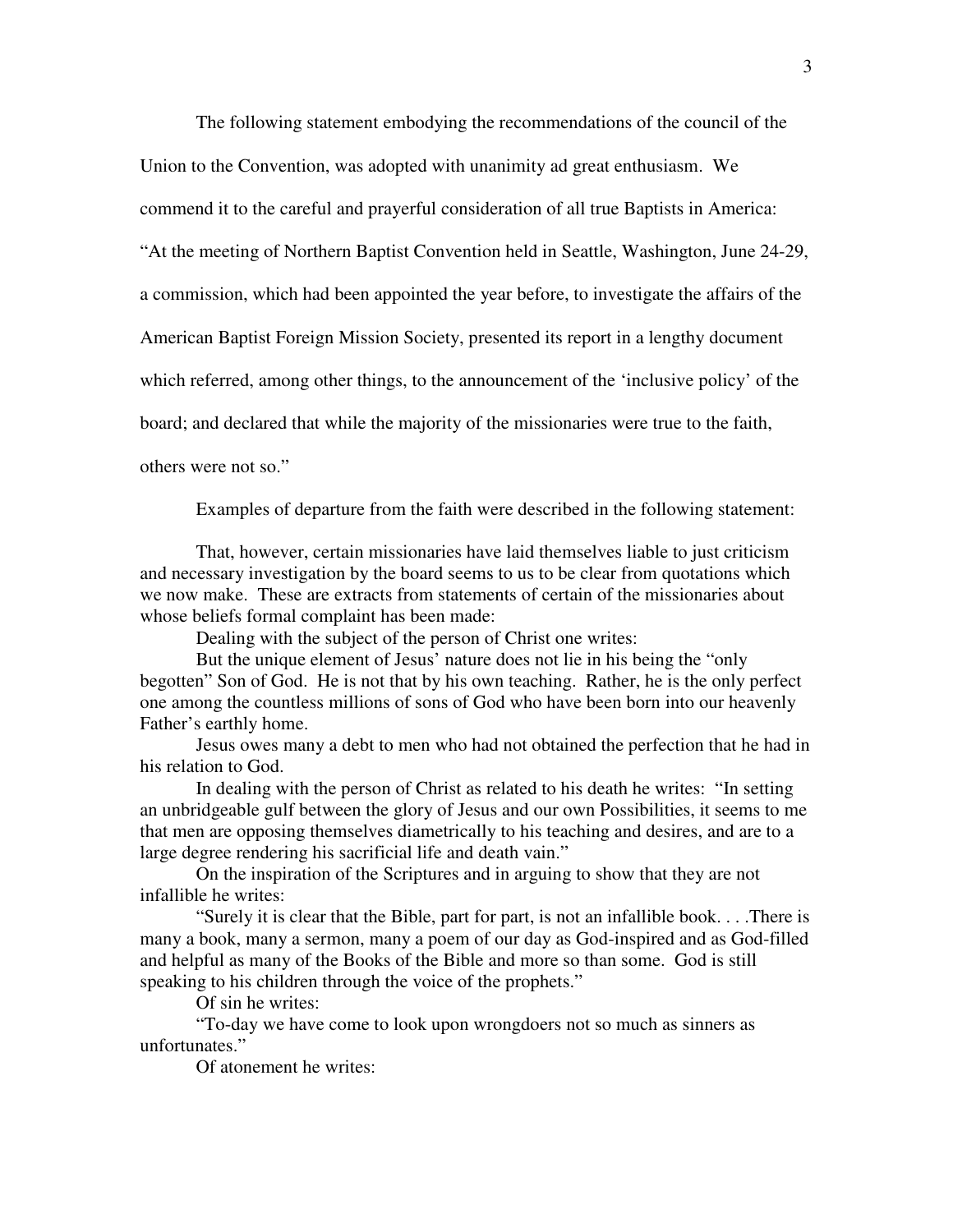"When we see ourselves in our true position as the growing, erring children of God, is it not clear that such a thing as an atonement, a making good for us by another, could not possibly be acceptable to our Father, or even considered by him? Seeing that we are a family together, not only is it not derogatory of God and Jesus to abandon the idea of the atonement, but it is testifying to the perfect quality of God's fatherliness.

"It is not primarily the death of Jesus that saves us. It would not have been necessary under all circumstances."

Of final salvation he writes:

"But what about those children who desert the heavenly home? Who, when they know their Father's desire is otherwise, deliberately turn away and follow the demands of their lower natures? Is there any hope for them? (In a later paragraph his answer is found):

"Jesus will keep on and never give up until every last one is found. There is no man, no matter how vile, without some solid good, some of the stuff of God in him. There is some invitation of God to which he will respond, although he may have to hear it in the next world. God will never turn his back upon his children, neither in this world, neither in the world to come."

## Another writes:

"I wish I might say that I have a firm faith in eternal life. It would be a comforting belief. I have resolved to live as though life were eternal—but I have failed to find convincing evidence that such is the case, or that such is not the case. I must regard Paul's teaching in 1 Corinthians 15:19 as contrary to Jesus' own ideals. 'If we have only hope in Christ in this life we are of all men most pitiable.' Also verse 32 of the same, 'If the dead are not raised, let us eat and drink, for to-morrow we die.' That is not my philosophy. Whether we are to be raised or whether death ends all, it is still worth while to live the Christ life—to love God and men, to suffer for others, to serve and sacrifice. If death be the end, then we have lived as sons of God; if death be, as I hope, the entrance to a new life, it is well."

We have noted in a number of instances also a hesitant and negative attitude on vital truths, for example, a missionary when asked this question "Was Jesus Christ a man, unique man, but man only, or was he something more than a man?" writes:

"I was not prepared to answer with a categorical 'yes' or 'no', for it is one of those questions that cannot be answered in that way."

This same missionary when later questioned before the board is quoted as saying in response to the question as to whether or not he believed in the virgin birth: "I think not." His reply when asked if he believed in miracles, "I think not." When asked if he believed in the bodily resurrection, His final answer was "I think not", and when asked if he believed in the inspiration of the Scriptures he said, "I think not."

The report of this commission was adopted unanimously, after which the

following resolution was moved by Dr. W. B. Hinson, of Portland, and seconded by Dr.

W. B. Riley, of Minneapolis: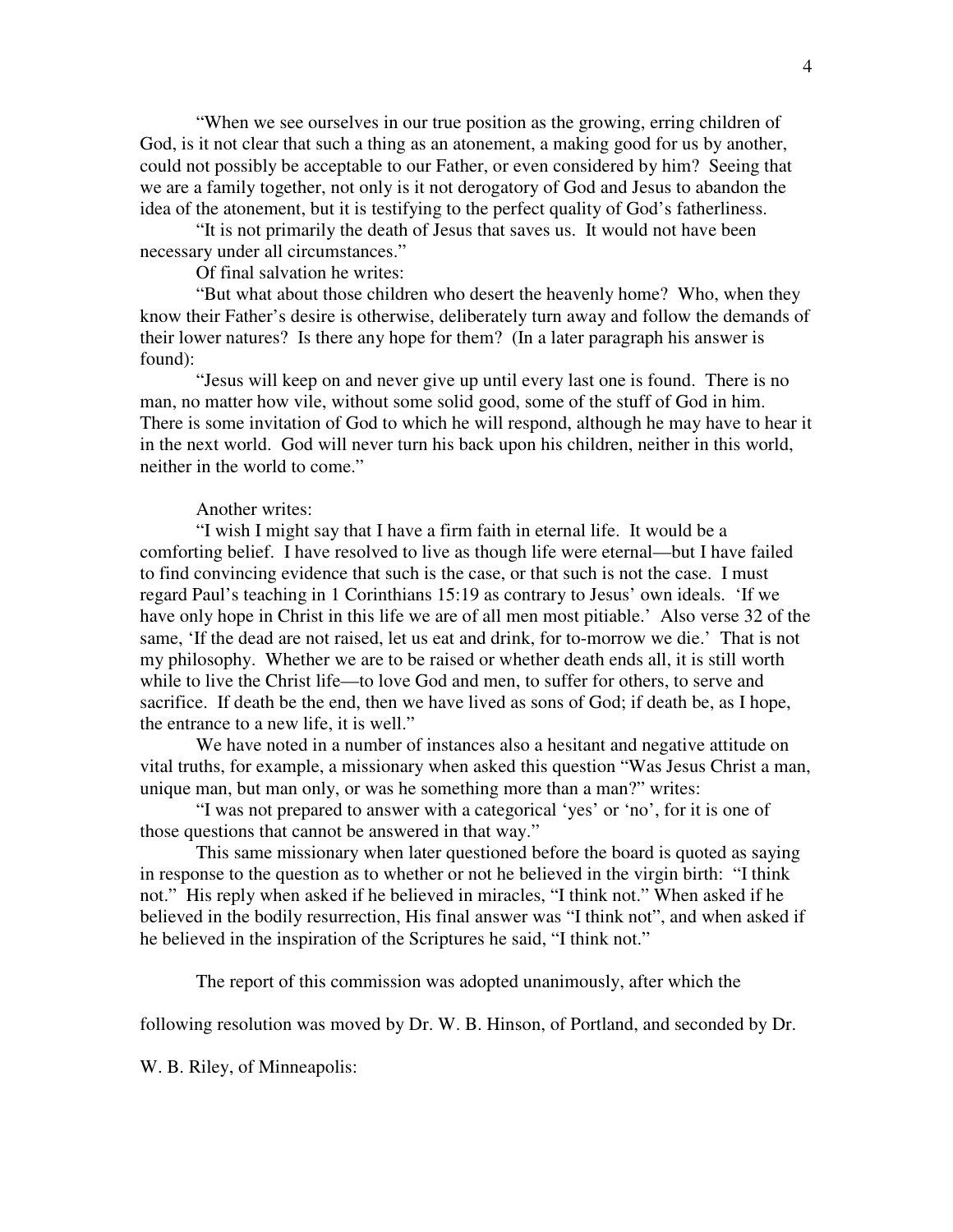Whereas, The report of our committee appointed a year ago to investigate the work on our foreign fields reveals both a careful and extensive survey of the same; and

Whereas, According to its report there are at present upon some of the stations men and women who do not hold to the fundamentals of the Christian faith as historically interpreted by Baptists; and

Whereas, The Northern Baptist Convention in its session in Indianapolis adopted the New Testament as our basis of faith; and

Whereas, The New Testament clearly teaches the divine and direct creation of man in the image of God, the plenary inspiration of the Scriptures of both the Old and New Testaments, the certain deity of Jesus Christ, involving, his virgin birth, his sinless life, his sacrificial death, his bodily resurrection, and ascension to the right hand of God and his return;

Whereas, The same Scriptures clearly declare the necessity of the sinful soul's regeneration in order to redemption; the baptism of believers a condition of church membership; and involves for all the saved a commission to preach the gospel, Baptize into the name of the Lord Jesus, and teach them the observance of all things which he has commanded; therefore

Be it resolved, That this Convention record its keen appreciation of the work of this commission; its exceeding great pleasure that the commission can report a majority of our missionaries loyal to the faith once for all delivered; and its profound conviction that in the interest of peace in our own body and the progress of our cause on foreign fields, and the honor of our Christ who is very God of very God, our foreign mission boards are hereby instructed to immediately recall every representative, whether in evangelistic or educational work, who denies any of the great fundamentals of our faith aforementioned, including especially those appointees found by the commission's investigation to be out of harmony with this faith; and as speedily as possible to fill the places thus vacated by equally competent men and women whose evangelical faith and fervor cannot be questioned; and

Be it further resolved, That it is the conviction of this Convention that no man or woman should accept place on our mission boards who cannot, with whole heart, adopt and advocate the historic Baptist and evangelical faith.

After mush discussion, an amendment was submitted, striking out everything after

the third paragraph, and substituting the following:

Be it resolved, That we urge our Foreign Mission Board, in the light of the facts reported by the commission, such action as seems to them will best conserve our denominational interests and best serve the kingdom of Christ.

The amendment carried by a vote of 742 to 574.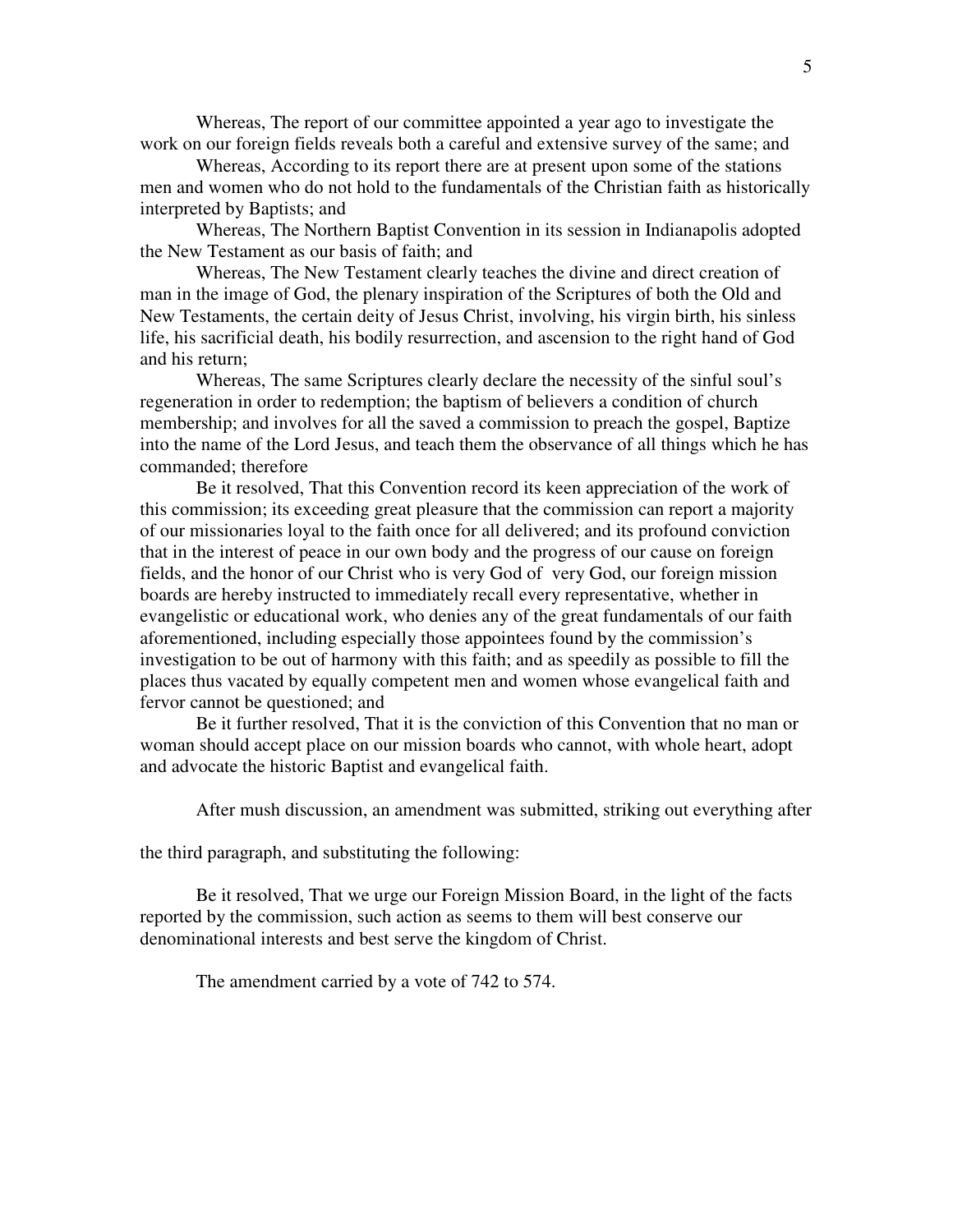After the afternoon session of the Convention, a special meeting of the Baptist

Bible Union was called for 9:30, and a large building was crowded to the doors. The

following resolution was adopted by unanimous vote:

Whereas, The Northern Baptist Convention rejected the following simple statement of the fundamentals of the faith commonly held by Baptists:

"The New Testament clearly teaches the divine and direct creation of man in the image of God, the supernatural inspiration of the Scriptures of both the Old and New Testaments, the certain deity of Jesus Christ, involving, his virgin birth, his sinless life, his sacrificial death, his bodily resurrection, and ascension to the right hand of God and his return.

"The same Scriptures clearly declare the necessity of the sinful soul's regeneration in order to redemption; the baptism of believers a condition of church membership; and involves for all the saved a commission to preach the gospel, baptize into the name of the Lord Jesus, and teach them the observance of all things which he has commanded"; and

Whereas, This statement of the fundamentals of the faith was rejected, in spite of the fact that the commission appointed to enquire into the affairs of the Foreign Mission Board of the Northern Baptist Convention, reported that there are at present upon some of the stations men and women who do not hold to the fundamentals of the Christian faith as historically interpreted by Baptists; and

Whereas, This rejection of the fundamentals of the faith is certain to have the effect of more completely destroying the confidence of Baptists in the Foreign Mission Board, and the general administration of the Northern Baptist Convention; therefore

Be it resolved, That this meeting of the members of the Baptist Bible Union and of fundamentalists in sympathy with the Baptist Bible Union standards of faith, request the executive committee of the Baptist Bible Union, together with such fundamentalists as the executive committee may consider it wise to call into counsel, to take into consideration the advisability of organizing a foreign mission society, founded upon the confession of faith of the Baptist Bible Union; and in the event of the decision being reached by that committee that the exigencies of the present foreign mission situation in the Northern Baptist Convention point to a providential leading towards the founding of such a society, this meeting further requests the executive committee of the Union to call a meeting at a place as central as possible to the territory of the Northern Baptist Convention for the organization of such a society; and

Further, That the said organization meeting shall be announced at least two months in advance of the date of assembly, and in such a way a to reach, if possible, the entire constituency of the Northern Baptist Convention; and

Be it further resolved, That this meeting urge all churches, and associations of churches, or state or other conventions, still holding to the fundamentals of the faith hereinbefore enumerated; and which were rejected by the Northern Baptist Convention, to express at the earliest convenient occasion their non-concurrence with the Convention's action; and also to consider and express whether they are ready to assist in uniting all fundamentalist Baptists within the territory of the Northern Baptist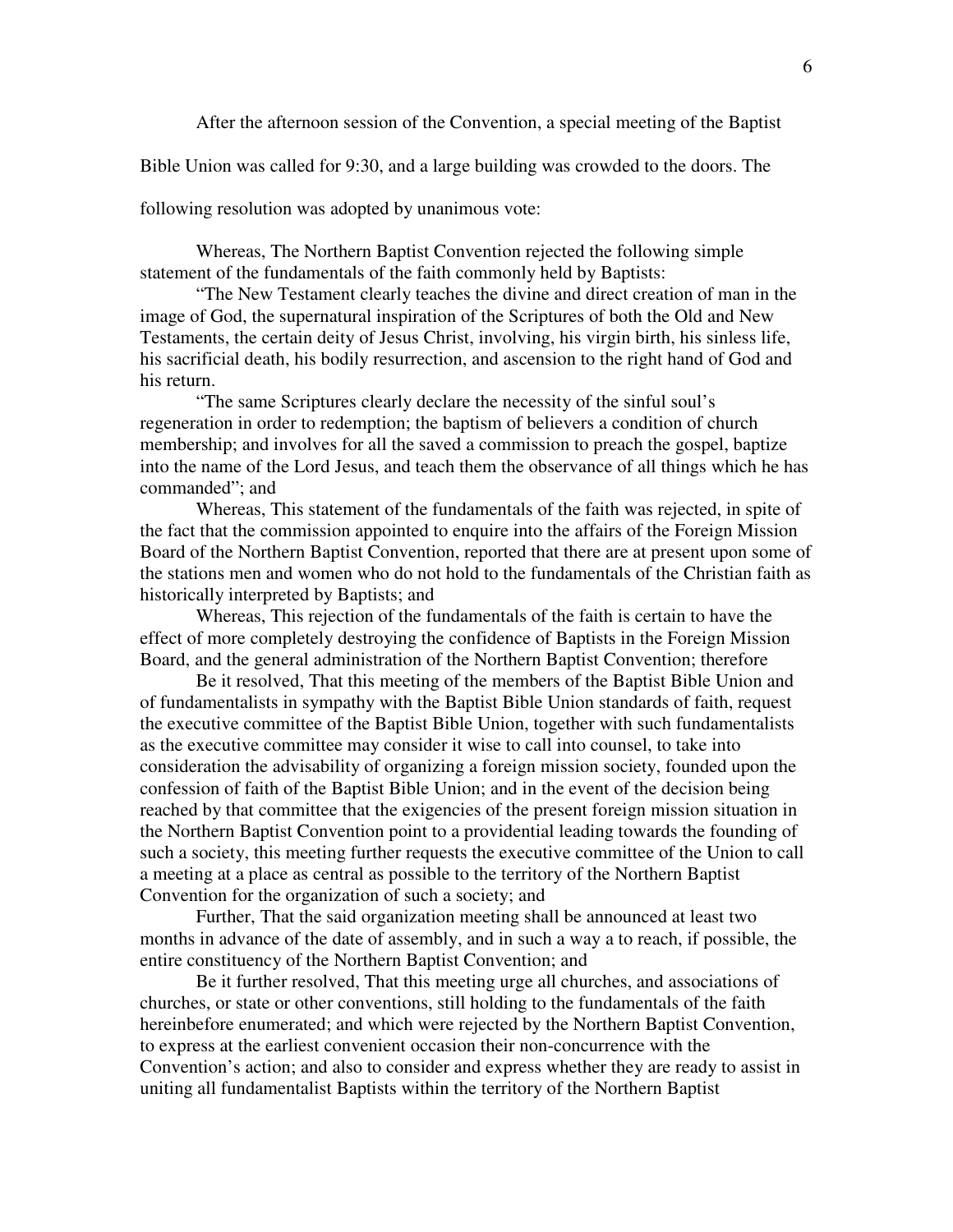Convention; and, where expedient, beyond its bounds, in foreign missionary enterprise which in respect to the membership of its boards, its missionaries, and teachers, will abide by the great fundamentals of the faith hereinbefore stated.

Another great Baptist Bible Union meeting was held on Friday, and the following

statement was authorized to be issues:

Through the medium of this assembly of members of the Baptist Bible Union, and other fundamentalists in sympathy with the Union's standards of faith, the Baptist Bible Union emphatically declares that it is determined to do its work as an organization within the existing Baptist conventions of the continent; and if such reforms as it proposes are not effected the first time they are submitted, they will be submitted again and again at succeeding Conventions.

The Union was organized to preserve the Baptist denomination, and not to destroy it. The Baptist Bible Union proposes the only possible basis of union and of co-operative action for true Baptists, namely, an acceptance of the Bible as the inspired and authoritative Word of God. For when Baptists abandon belief in the Bible as God's Word, they have surrendered the last logical reason their separate existence.

The Baptist Bible Union recognizes in the Rockefeller influence in the Baptist denomination, a power which will allow neither Baptist faith nor Baptist practice to stand in the way of the accomplishment of the obvious purpose to reduce the whole denomination to a well-oiled political machine, in which professors and denominational secretaries and all other beneficiaries of its funds shall be subject to its direction.

The proposal to organize a foreign mission society must not be interpreted as a first step towards separation from the Baptist denomination; but rather as a movement which will provide Baptists with an opportunity to invest their time, their prayers, and their money, in a mission enterprise which shall be based upon the whole Bible. But the Baptist Bible Union will use its influence to the utmost to persuade all its members to continue in the denomination, and unceasingly to fight for its purification. Like the crew of the ship of Tarshish on a stormy sea, the Baptist Bible Union, with other Baptist fundamentalist, have rowed hard to bring the denominational ship to land. They will now for some time ship their oars, to devote all their energies to the task of throwing the Jonah of mammonized modernism overboard.

And the Baptist Bible Union hereby resolves and announces, its determination to take the offensive against modernism, particularly as expressed in the Rockefeller-Fosdick combination, with greater vigor than ever.

In obedience to these instructions, the executive committee of the Baptist Bible

Union met in Toronto, September 1-4, 1925; and after hours of prayer and counsel,

unanimously decided to report favorably concerning the organization of a missions

department. The action was taken with great deliberation, and even in grief, as it was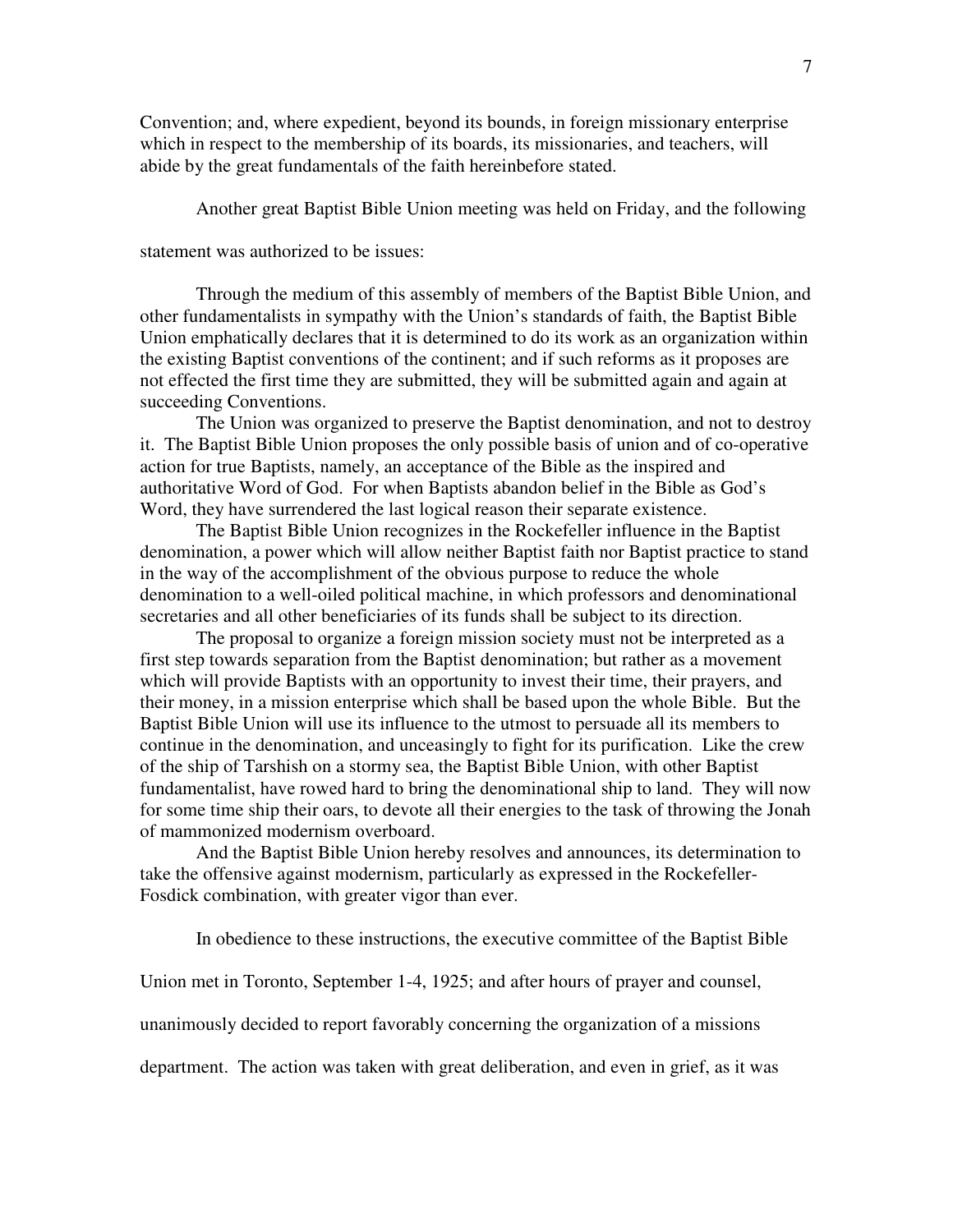perfectly understood by the committee that such an organization would create an entirely new situation in Baptist affairs. It was also unanimously agreed, however, that no other righteous way out of our difficulties existed.

This fact is further emphasized by the consideration that very shortly after the Convention adjourned, it was officially announced by that board that it would continue on the "inclusive policy"—by which was meant, that all different faiths found within the Baptist Convention fellowship should have their representatives on foreign fields, and on equal ground. When it was remembered that practically every official of the Foreign Board voted in favor of seating the delegates from the Park avenue or Rockefeller church, it was perfectly understood that no conceivable reform, such as calling home from the foreign fields those who wore the name of Baptist, but in fact were Unitarian, could be hoped for; since the men who would approve the denial of the full inspiration of the Bible, the virgin birth and deity of Jesus Christ, his bodily resurrection and ascension to the right hand of God, and who would also be willing to throw into discard baptism of believers by immersion in water, in connection with the home church, could never be trusted to emphasize these things as essential on the foreign field. The only conceivable cure for such an un-Biblical and utterly subversive spirit within the denomination, is the creation of a new agency that shall stand for the faith which produced the Baptist denomination, and which will furnish our churches with a channel through which to exercise their divinely-given right to preach at home and abroad the gospel revealed in the Bible.

The decision of the executive committee of last September was widely published through certain papers; and the entire membership of the Baptist Bible Union was

8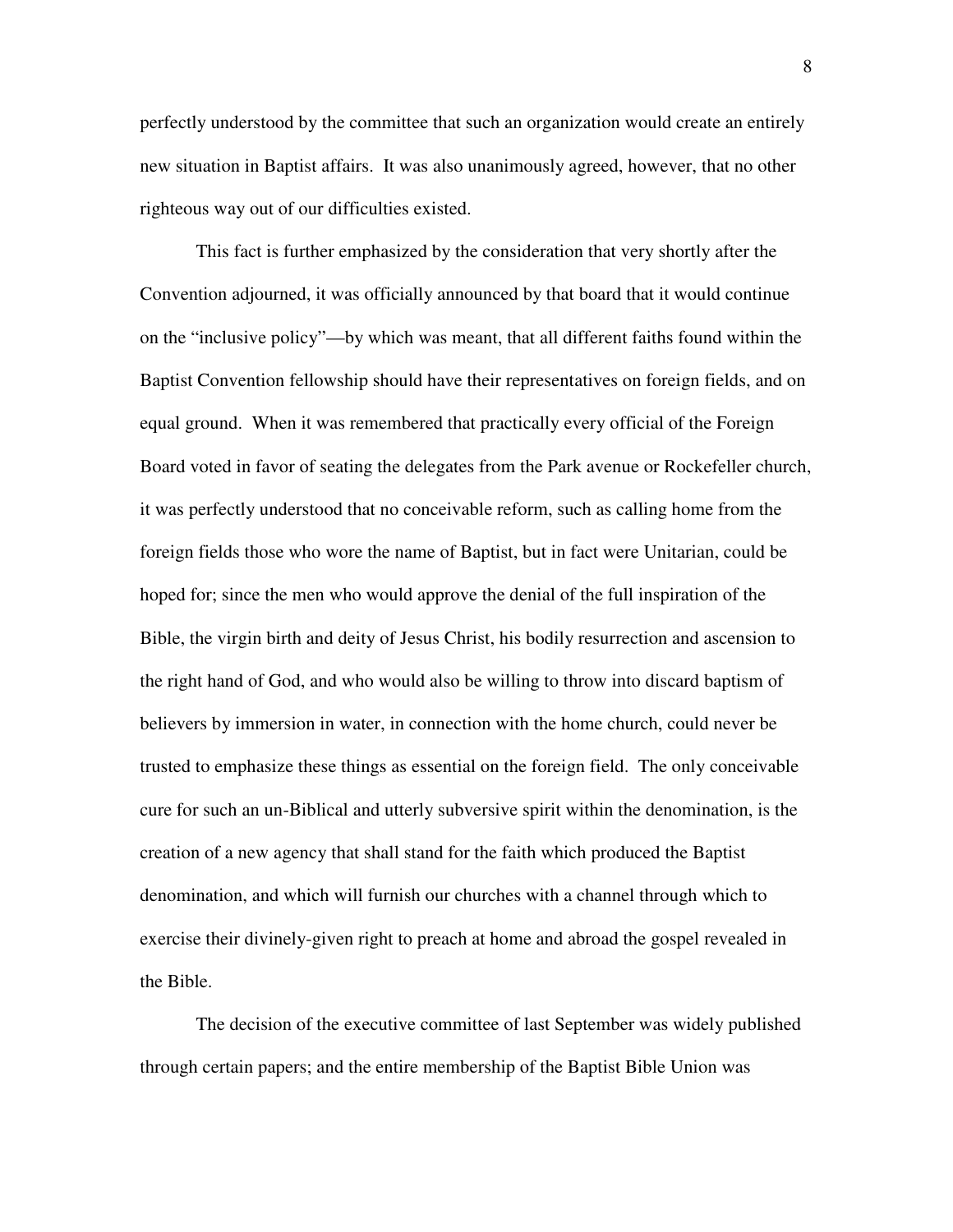circularized, calling this conference for the consideration of the foreign mission problem.

Therefore, in view of the foregoing facts, the council now recommends the following:

1. That we establish a department of missions in connection with the Baptist Bible Union of North America, to be conducted through our headquarters in Chicago.

2. That the executive committee of the Baptist Bible Union be given the general oversight of this department, and empowered to conduct the same in strict accord with the Bible Union confession of faith, and in keeping with their best judgment; reporting in full to the annual meeting of the Baptist Bible Union, and as much oftener an occasion shall require.

It is hereby stated that the approval by this conference of the recommendations hereinbefore expressed, will authorize the executive committee to secure such premises, such agents or secretaries, as may be essential to the effective conduct of such department.

3. And further, it is the judgment of this conference that the field of our foreign work should be unlimited, different stations being taken up as occasion may arise, and the judgment of the committee may approve. The executive committee, therefore, is herby authorized to investigate any Baptist foreign mission enterprise which shall seek this Union's sponsorship or support; and that the executive committee shall, in the name of the Baptist Bible Union, give such enterprise its endorsation, only if, and when, the missionaries engaged and the members of its administrative body shall have subscribed to the Baptist Bible Union's confession of faith.

4. It is also here laid down as a guiding principle for the conduct of the missions department of the Union, that, for all money received, a receipt shall be given; that money specifically designated as for any country or missionary organization or individual, shall be expended in obedience to the donor's direction; and that all money received for any purpose shall be accounted for on request.

5. Further, that as the Baptist Bible Union has been begun as a venture of faith, it is herby determined that its mission work shall be prosecuted by the same principle; and that, therefore, no debt shall be incurred, and that only such money as God by his Spirit moves his people to give shall be expended.

6. This missionary conference of the Baptist Bible Union also declares that the Union's objective in foreign missions shall be evangelization first and foremost. If education be undertaken at all, it should be regarded as secondary, and its obligation assumed only insofar as it will aid the program of evangelism; since our object is Christianization and not civilization--bringing men to the cross, instead of vainly endeavoring to effect their salvation through human culture, believing as we do that the evangelized will seek culture and secure the same for themselves in exact proportion as they come to truly know Christ. We esteem the salvation of the soul to be an indispensable pre-requisite to the proper care and control of the body, the cultivation of the mind, and the elevation of the race: in other words, we believe the true mission of the church is found in the great commission: first, to make disciples by preaching the gospel of repentance and faith in the Lord Jesus Christ; and second, to teach and instruct as he has commanded, and thereby to build up the church: we do not believe in the reversal of this order.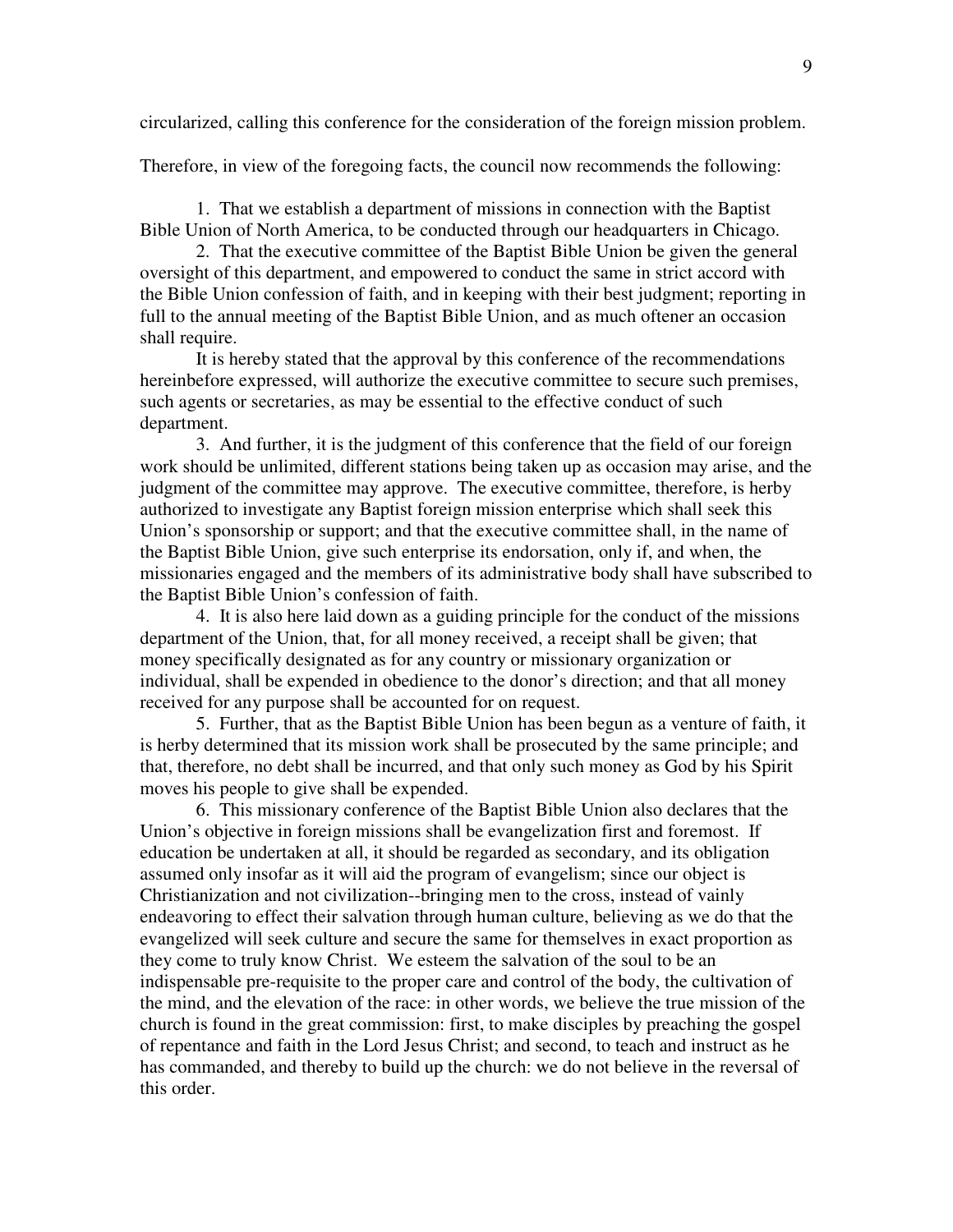7. The executive committee is hereby instructed to take such steps as are necessary to effect the incorporation of the Baptist Bible Union of North America, having headquarters in Chicago.

8. Furthermore, we desire here and now to declare to the world, that in entering into this co-operative endeavor to preach the gospel at home and aboard, we affirm our conviction that: "The local church has the absolute right of self-government, free from the interference of any hierarchy of individuals or organizations; and that the one and only superintendent is Christ, through the Holy Spirit; that it is scriptural for true churches to co-operate with each other in contending for the faith and for the furtherance of the gospel; that every church is the sole and only judge of the measure and method of its co-operation; on all matters of membership, of polity, of government, of discipline, of benevolence, the will of the local church is final."—(Baptist Bible Union confession of Faith—Article xiii).

9. It is herby understood and declared that this mission department is not intended to reflect upon any missionary organization that stands for "the faith once for all delivered to the saints", as revealed in the Bible, and as historically held by Baptists.

10. And further, after a first-hand investigation of the work being conducted among Russians, Slavs and Lets, by Pastor Fetler, and having thereby satisfied ourselves that the work of the Russian Missionary Society is of God, and is being conducted in accord with the principles of the Word of God, we heartily and without reservation adopt the work of the said Society as the initial foreign mission enterprise of the missions department of the Baptist Bible Union of North America; with the understanding, however, that the work of the Russian Missionary Society shall be conducted in harmony with the conditions hereinbefore laid down.

We also state for the information of the membership of the Baptist Bible Union, and of Bible-believing Baptists throughout the continent, that it has been agreed by the authorities of the said Society, that all missionaries and officials and members of committees or boards, who have any official relation to the Society, shall be required to subscribe to the Baptist Bible Union confession of faith. American headquarters of the Russian Missionary Society, 1844 West Monroe Street, Chicago, Illinois; Rev. E. E. Shields, home director and treasurer.

Already we have received appeals from many fields, and the foregoing clauses of this statement are designed to empower the executive committee to investigate all such fields and to endorse and recommend to our constituency such missionary organizations, as desire our sponsorship and support, as are found to be in harmony with our historic Baptist position, and, therefore, with the doctrines set out in the confession of faith of the Baptist Bible Union. It is earnestly hoped that before the expiration of twelve months, we may be in a position, without reservation, to recommend to our constituency, sound foreign mission enterprises in China, India, Africa, and other foreign lands.

Respecting mission work at home: this conference issues an earnest call to every pastor to do the work of an evangelist, and endeavor to build up strong evangelistic and Bible-teaching centers in the churches to which the Holy Spirit has appointed them.

It is also the sense of this conference that, at the present time, the Union is not in a position to employ evangelists, or to assume any responsibility in respect to credentialling evangelists, believing that a divinely-commissioned evangelist will be led